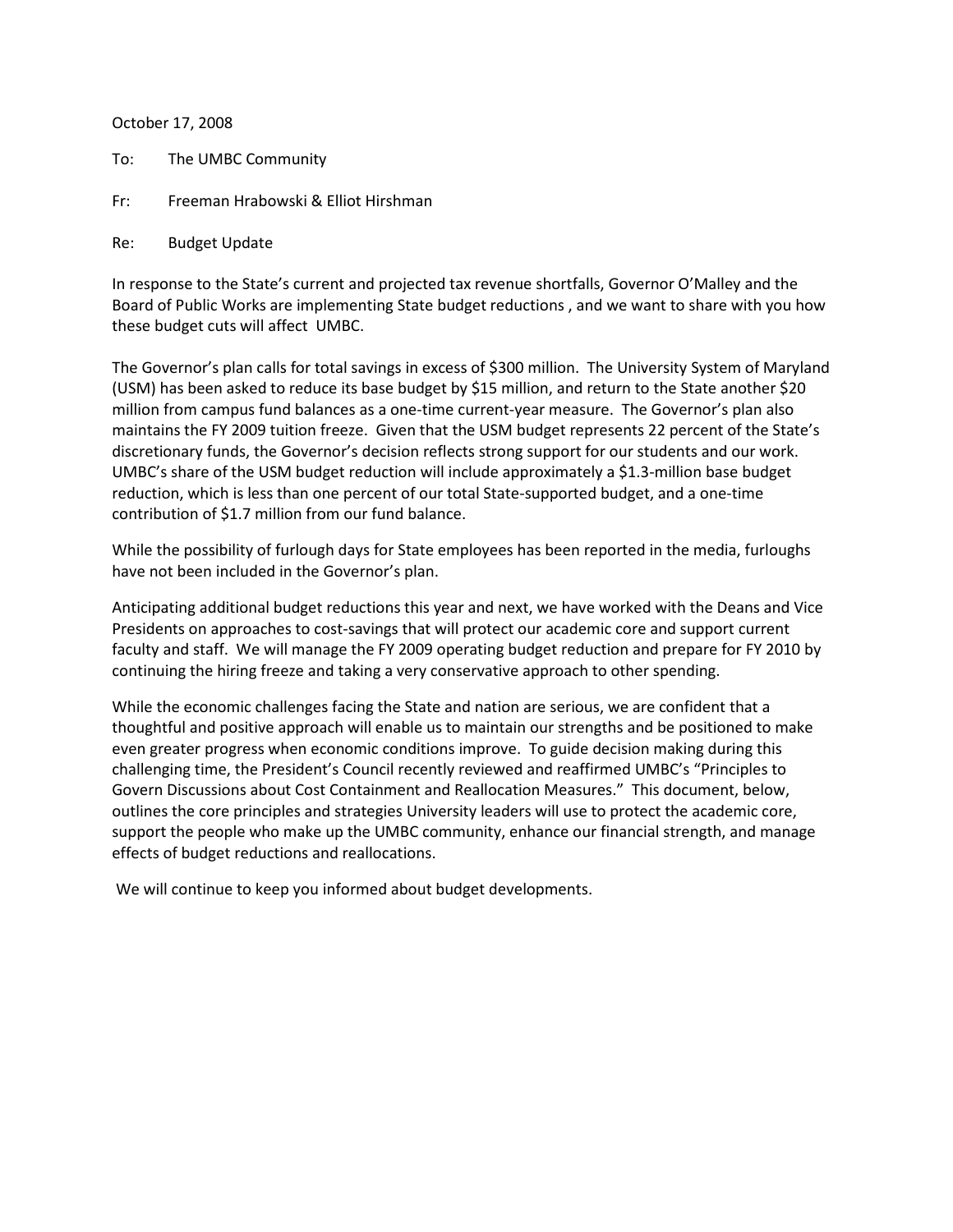## **Principles to Govern Discussions about Cost Containment and Reallocation Measures**

Given the current economic situation, the President's Council has reviewed and discussed UMBC's "Principles to Govern Discussions on Cost Containment and Re-allocation Measures" (originally formulated in 1991-1992 and updated in 2003). These discussions have reinforced two core principles. First, we must protect and maintain the strength of our academic programs and prepare to make even greater progress when economic conditions improve. Second, we must support the members of our community. UMBC is a community that cares about people, and we will support them in these difficult economic times. Below, we enumerate specific goals that reinforce our core principles.

In addition to enunciating these core principles, the President's Council also enumerated specific strategies designed to enhance our financial strength and mitigate the effects of re-allocations. These strategies are also listed below.

In these difficult times, we stand together to protect our academic programs and move forward as a community.

- 1. Primacy of the Academic Program: Specific Goals
	- a. Preserve the faculty and the quality of undergraduate and graduate education.
	- b. Maintain academic and financial support for students.
	- c. Continue to increase retention and improve graduation rates.
	- d. Continue to strengthen recently established and extant academic programs, recognizing that we may have to postpone the initiation of new programs.
	- e. Maintain growth of UMBC's research portfolio (which generates new revenues) and provide necessary support to meet associated compliance requirements related to managing conduct of research and external funds.
	- f. Maintain Carnegie classification as a Research High university and begin the process of attaining classification as a Research-Very High university.
	- g. Increase Ph.D. completion rates and, where possible, graduate enrollments.
- 2. Support the Members of our Community: Specific Goals
	- a. Continue to make UMBC a "people place" where students, faculty, and staff know that the institution cares about them.
	- b. Ensure campus safety and security.
	- c. Continue to make progress in creating a diverse and cohesive community of students, faculty, and staff.
	- d. Recognize and celebrate the contributions of members of our community. Recognize that all members of our community are bearing substantial burdens in this economic downturn.
	- e. Recognize that the pain of cost containment may not be shared equally. Maintain a spirit of good will as we strive to achieve common goals.
	- f. Focus on support for students, faculty, and staff.
	- g. Build on UMBC's reputation for responsiveness to the needs of Greater Baltimore and the State of Maryland through strengthened partnerships.
	- h. Continue to build strong relations with alumni and other friends of the University.